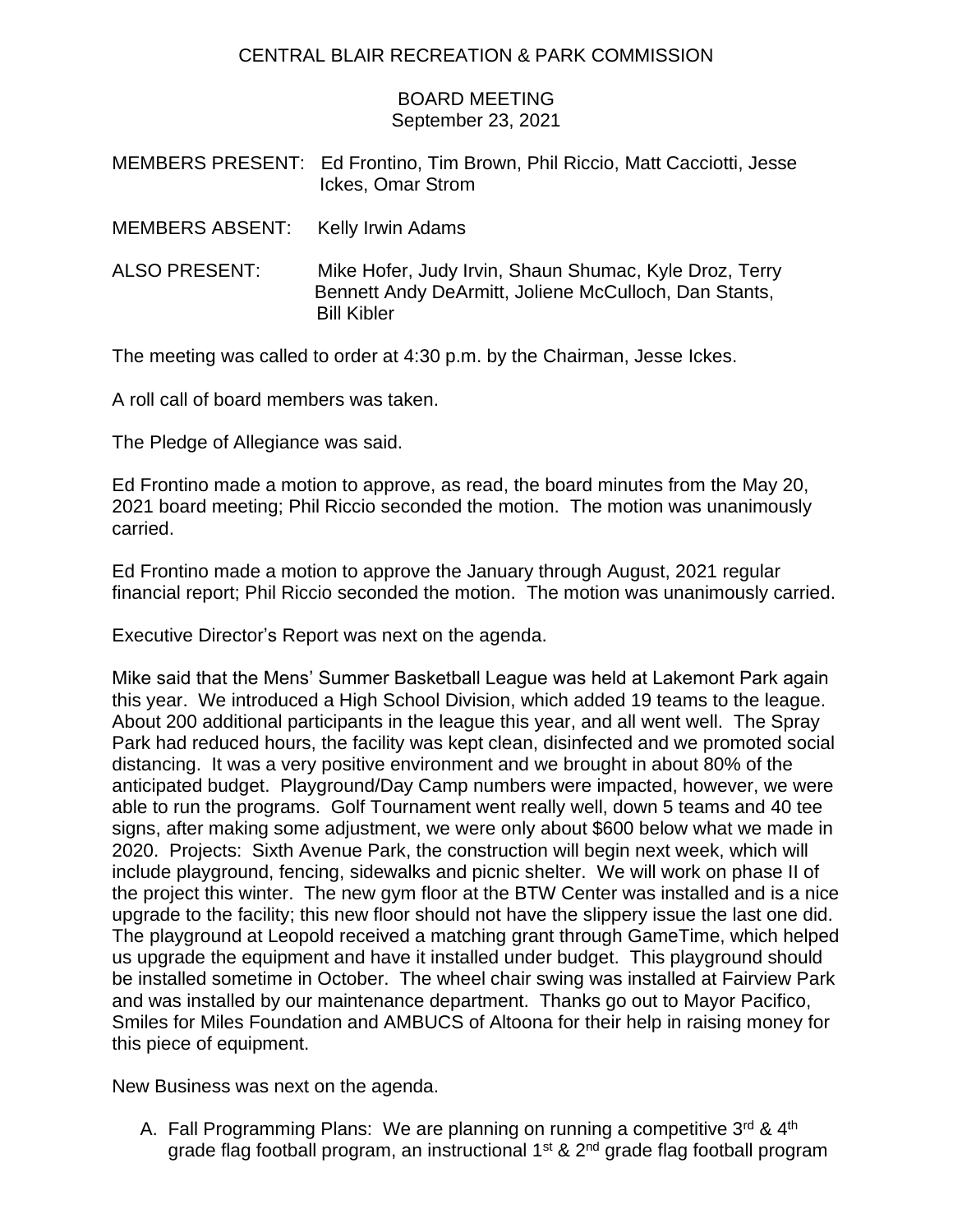## Page 2 – Board Meeting, September 23, 2021

and a PreK-K football clinic. These programs will start the last week in September into the first week of October and be held at Vets Field. We will stagger start times and we have developed a plan to allow for social distancing in regards to entering and exiting the facility. Soccer will be played at Garfield Park for PreK-K, Grades 1 & 2 and Grades 3 & 4. We will also separate the gate for entering and exiting and ask fans to bring their own chairs. Girls' Volleyball will be played at the Sixth Ward Center for grades 4 through 6.

- B. 2022 Community Classic Dinner & Benefit Auction: Due to the Covid-19 pandemic, there are limitations to indoor gatherings and that affects our Dinner. However, this is our only fund raiser for our scholarship program and we need to raise about \$15,000. The biggest fear is if we go forward with the Dinner and do all the planning and purchase everything we need and then the State shuts down facilities and we can't hold the event. Our event is scheduled for either February 19 or 26, 2022, the furthest we could move it would be sometime in March. If we would decide not to hold the event, we could send out letters to all of our business contacts and people who attended the event in the past asking for donations to the scholarship fund. Discussions continued on what is the best way to raise money for the scholarship fund, including soliciting donations, online sports memorabilia auction, banner programs, etc. Mike said we need to make a decision at the next board meeting on November 18<sup>th</sup>.
- C. CARES Act: Mike said we need to make a resolution authorizing the Commission to apply for CARES Act money (Coronavirus Aid, Relief, and Economic Security Act) through Blair County to recover money lost during the pandemic. Ed Frontino made a motion to authorize the Commission to apply for CARES Act money through Blair County, Phil Riccio seconded the motion. The motion was unanimously carried.
- D. Quickbooks Primary Administrator Change Judy Irvin said that our Quickbooks program administrator is still listed under Jeff Vogle, our previous accountant, and needs to be changed to her name. Jesse Ickes, Chairman, made a motion to change the designated primary administrator for our Quickbooks account from Jeff Vogle to Judy Irvin, Ed Frontino, Vice Chairman, seconded the motion. The motion was unanimously carried.

Board Comments was next on the agenda. Jesse Ickes said that the staff did an excellent job in providing safe recreation during these COVID-19 times. Jesse said that we need to set a policy that every three (3) years we conduct an audit. Although an audit is not required, it is a good idea for general management oversite. A discussion continued on what year we should have the audit since 2021 wasn't a typical year for the Commission and Omar Strohm said the City will put the cost of the audit in their budget.

News Media was next on the agenda. Bill Kibler asked when we are looking at having the audit done. Ed Frontino said we will look at it the beginning of 2022 and hope that 2022 is a more normal year for the Commission and an audit will be more beneficial. Dan Stants said that there is no legal requirement for an audit, it's the board decision to decide the potential benefits of having an audit.